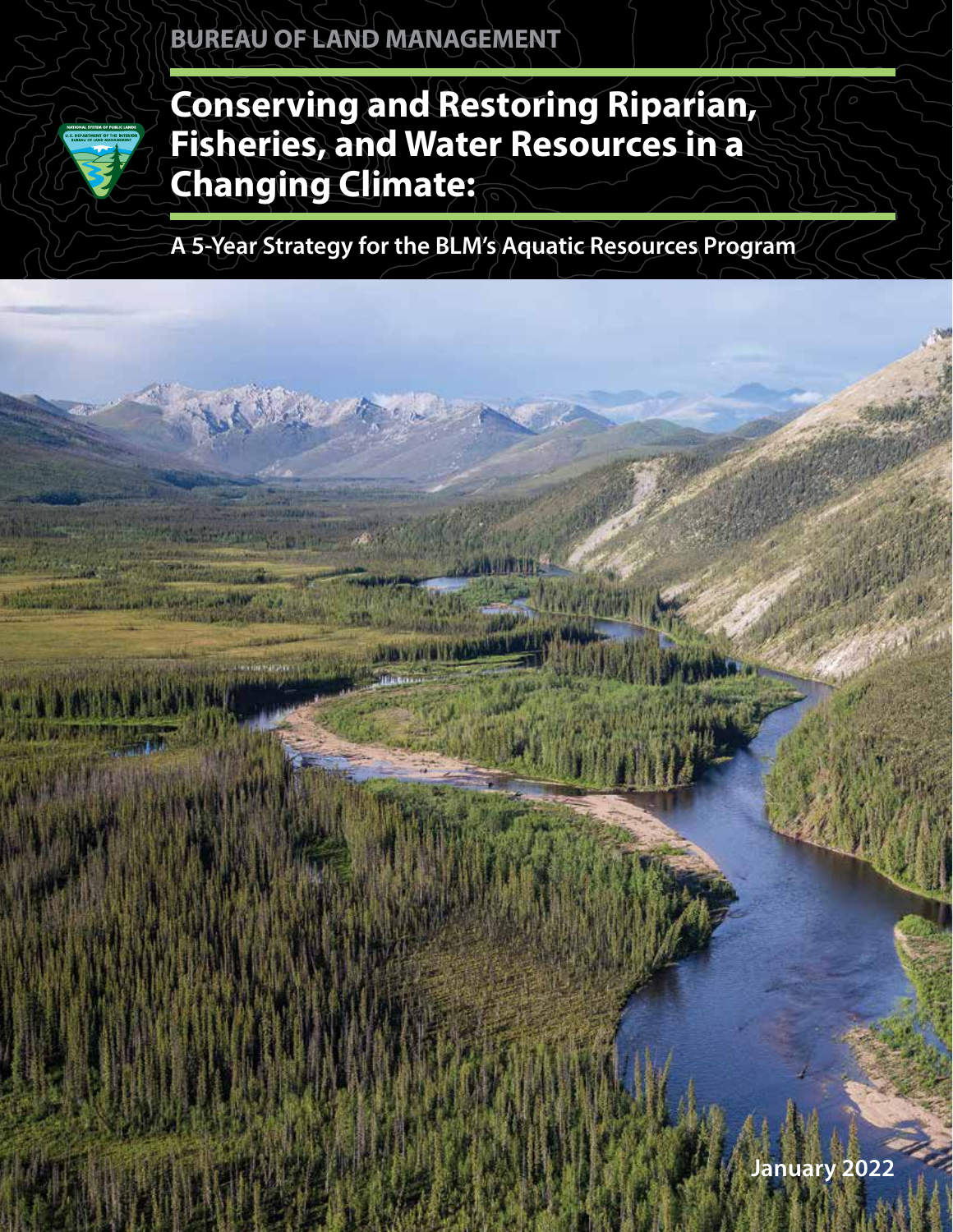#### Suggested citation:

Bureau of Land Management. 2022. Conserving and Restoring Riparian, Fisheries, and Water Resources in a Changing Climate: A 5-Year Strategy for the BLM's Aquatic Resources Program. U.S. Department of the Interior, Bureau of Land Management, Lakewood, CO.

#### Disclaimer:

The mention of company names, trade names, or commercial products does not constitute endorsement or recommendation for use by the Federal Government.

#### Production services provided by:

Bureau of Land Management National Operations Center Information and Publishing Services Section P.O. Box 25047 Denver, CO 80225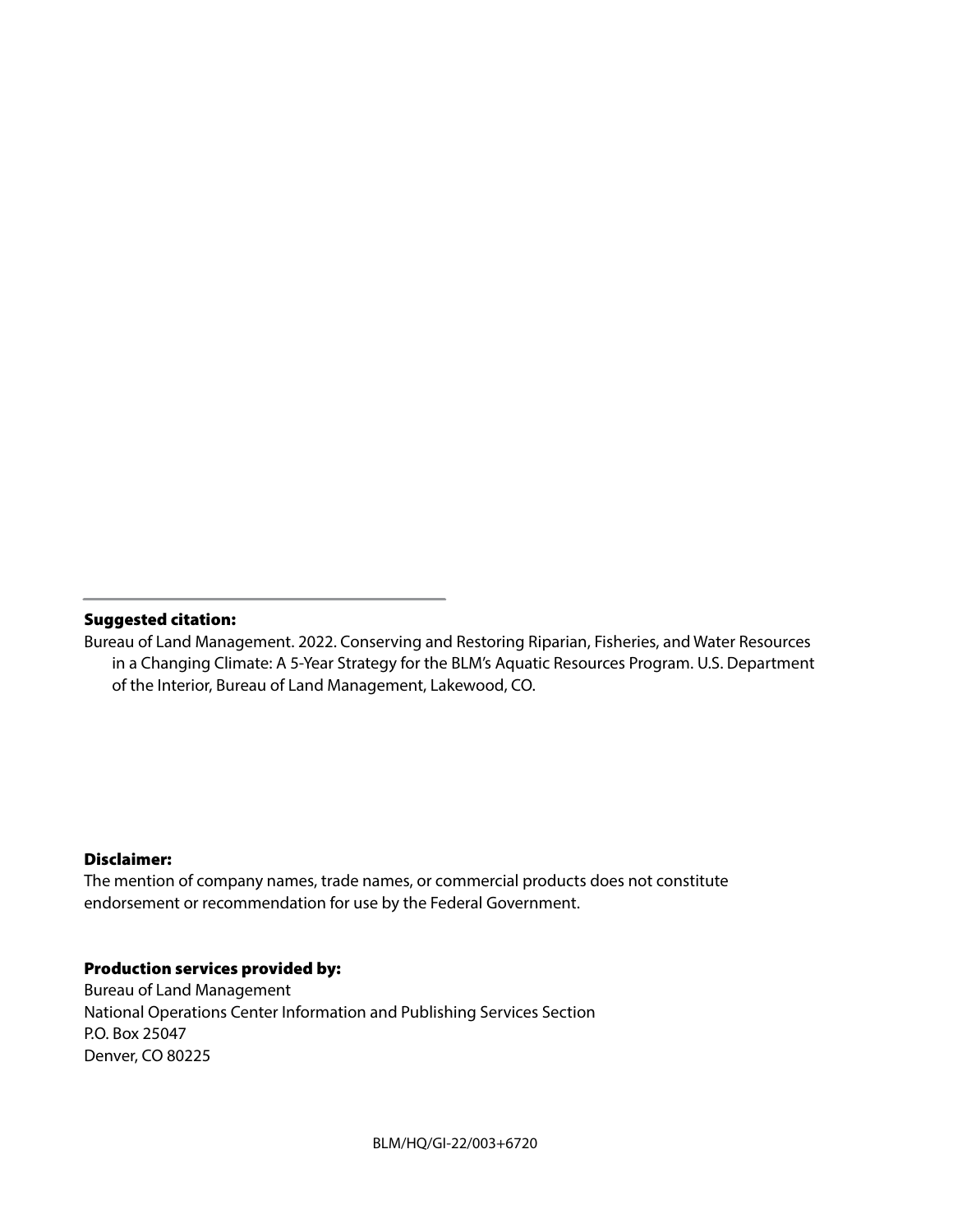# Conserving and Restoring Riparian, Fisheries, and Water Resources in a Changing Climate:

**A 5-Year Strategy for the BLM's Aquatic Resources Program** 

**U.S. Department of the Interior Bureau of Land Management**

**January 2022**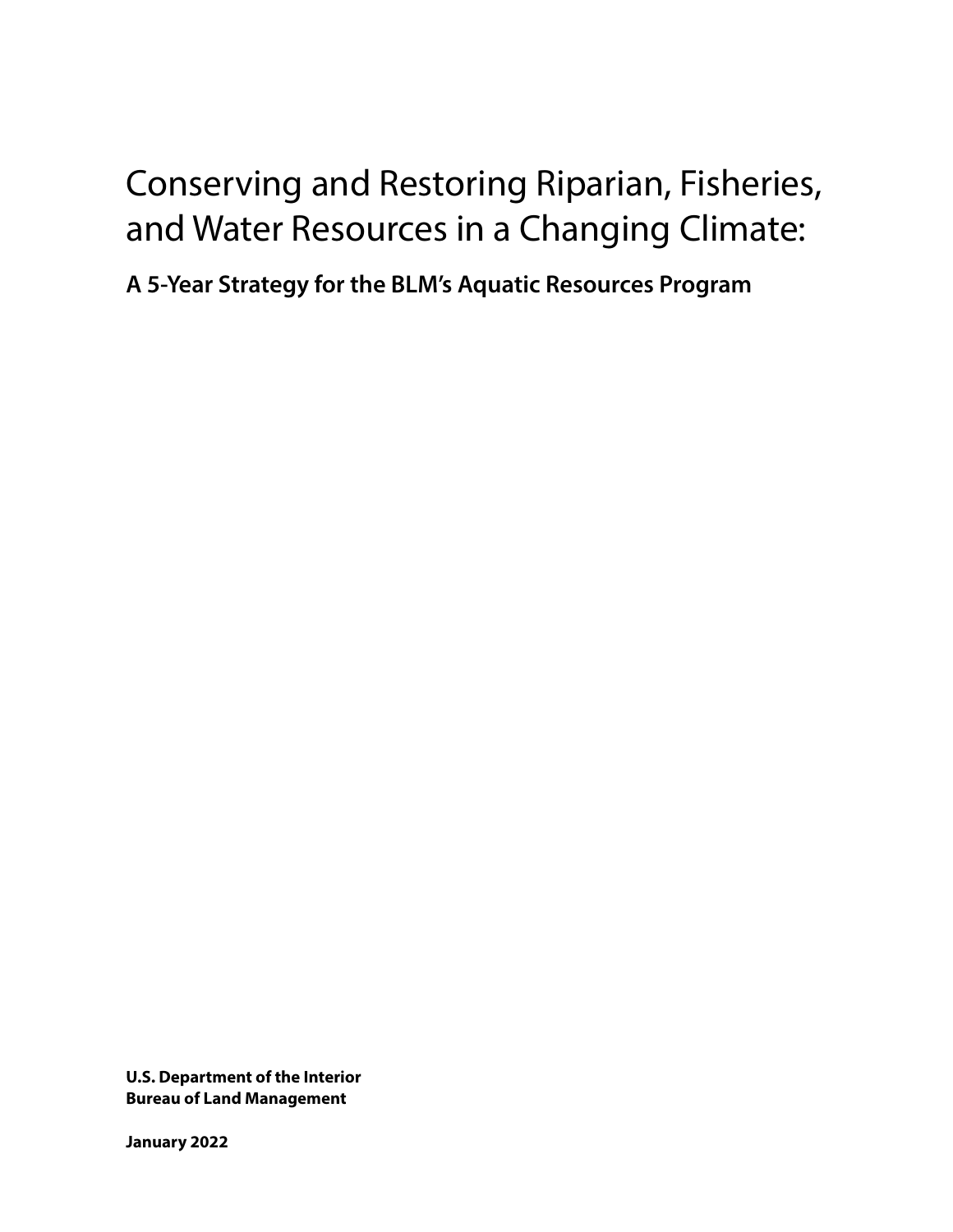# BLM's Aquatic Resources Program

# **Mission**

Conserve and restore riparian, fisheries, and water resources to provide resource values and ecosystem services necessary to achieve the BLM's multiple use and sustained yield mandate.

### **Vision statement**

Create an interdisciplinary program that is a leader in the conservation and restoration of riparian, fisheries, and water resources for the benefit of all Americans.





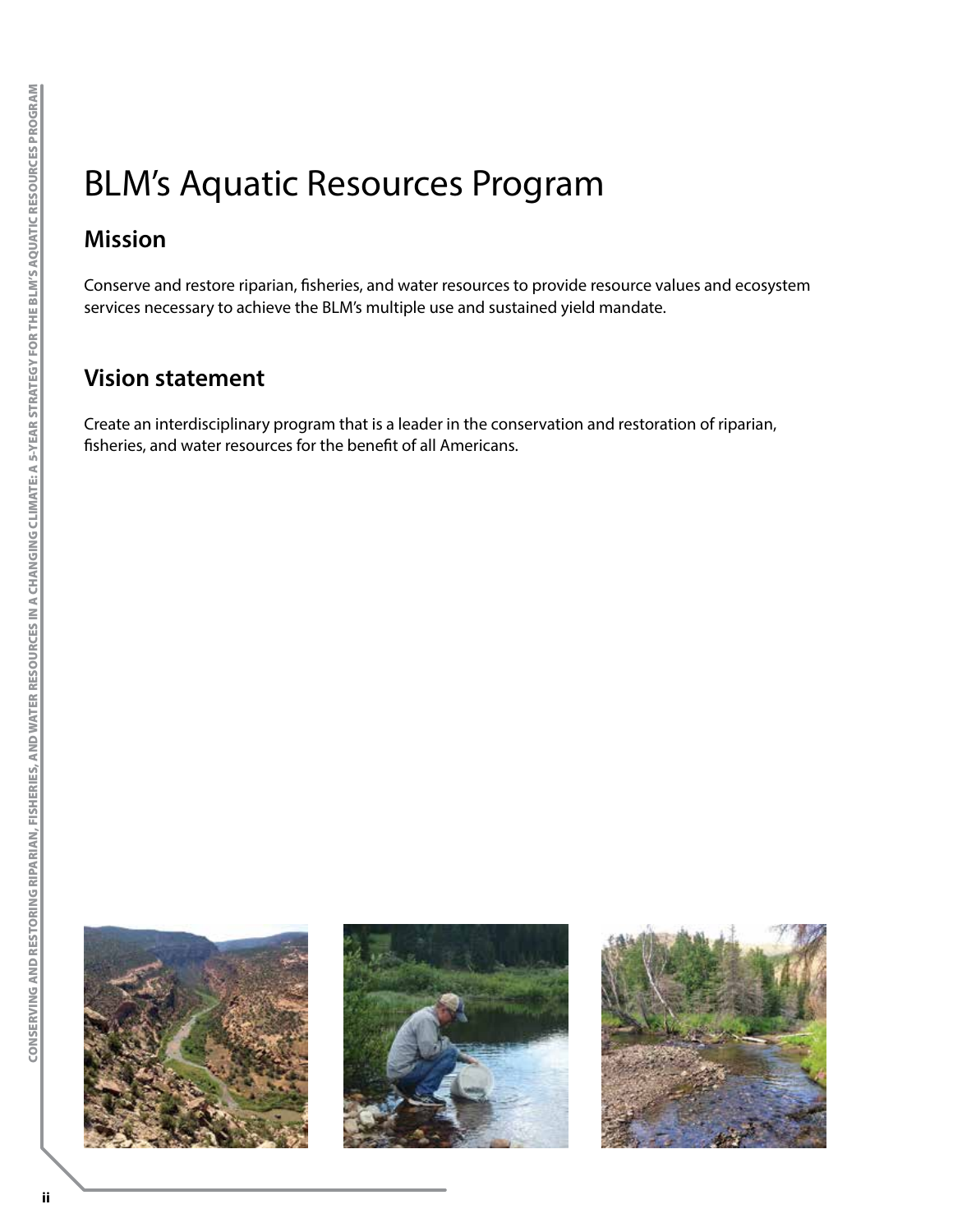# **Contents**

| Goal 1: Conserve, restore, and connect riparian, fisheries, and water resources. 4 |  |
|------------------------------------------------------------------------------------|--|
|                                                                                    |  |
|                                                                                    |  |
|                                                                                    |  |
|                                                                                    |  |
|                                                                                    |  |





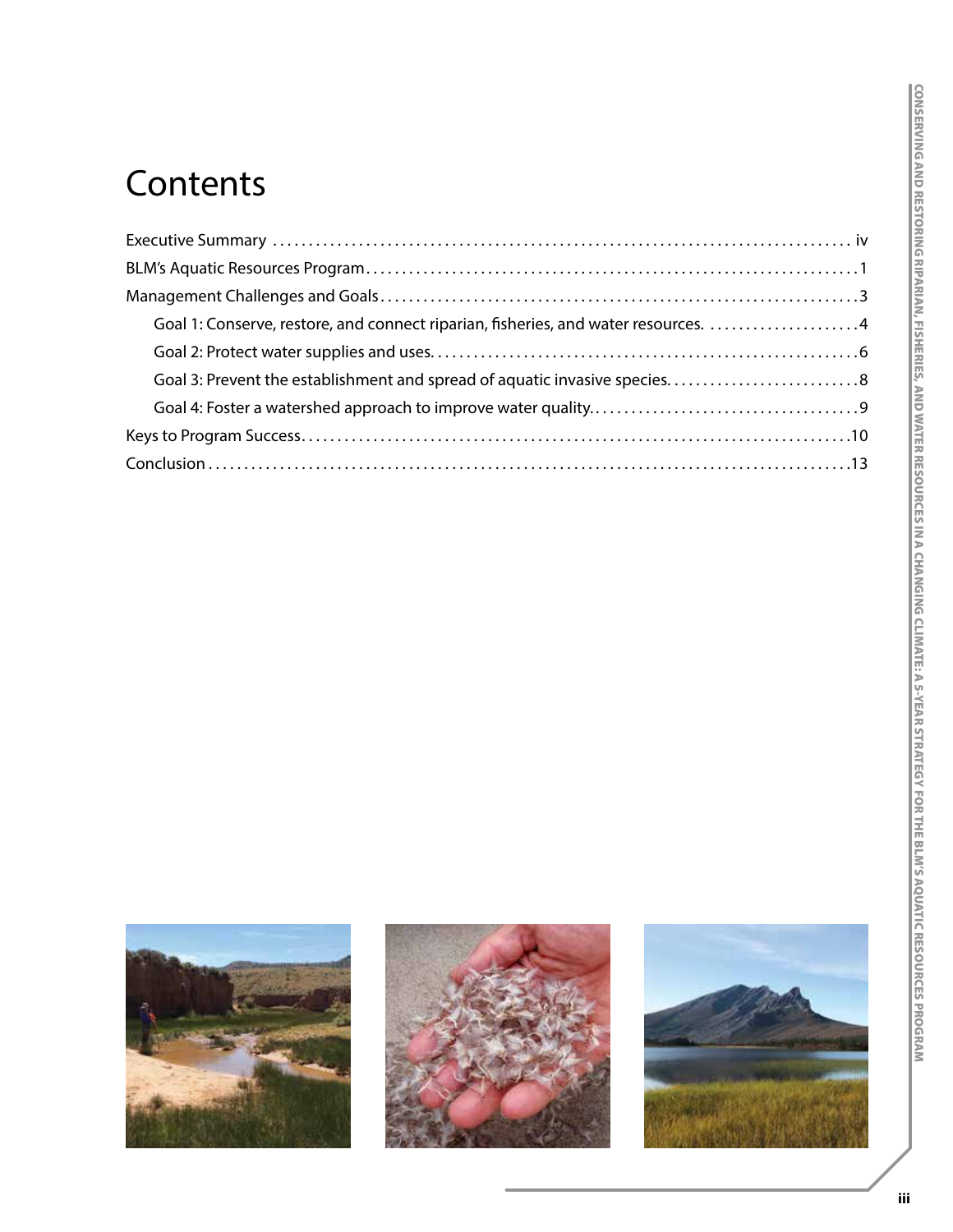# Executive Summary

The Bureau of Land Management (BLM) Aquatic Resources Program developed this 5-year strategy to address priority public land management issues with a focus on the climate crisis. As the largest land management agency in the U.S., the BLM has a critical role to play in conserving and restoring riparian, fisheries, and water resources to provide resource values and ecosystem services necessary to achieve the agency's multiple use and sustained yield mandate. Unprecedented drought, species loss, and wildfire also require a renewed focus on ensuring ecosystem resistance, resilience, and adaptability to combat the effects of climate change.

This 5-year strategy highlights the following four overarching goals focused on the development and use of the best available science to conserve and restore riparian, fisheries, and water resources for the use and enjoyment of present and future generations. These goals will position the multidisciplinary Aquatic Resources Program to be a leader in the conservation and restoration of riparian, fisheries, and water resources in an era of rapid ecological change.

- 1. Conserve, restore, and connect riparian, fisheries, and water resources.
- 2. Protect water supplies and uses.
- 3. Prevent the establishment and spread of aquatic invasive species.
- 4. Foster a watershed approach to improve water quality.

The strategy also identifies key elements to successfully achieve these goals, which include an emphasis on process-based approaches to restoration; working collaboratively both within the agency and with partners and communities to implement on-the-ground actions; maintaining and leveraging a diverse workforce of technical experts; and implementing an evidence-based approach to decision making.

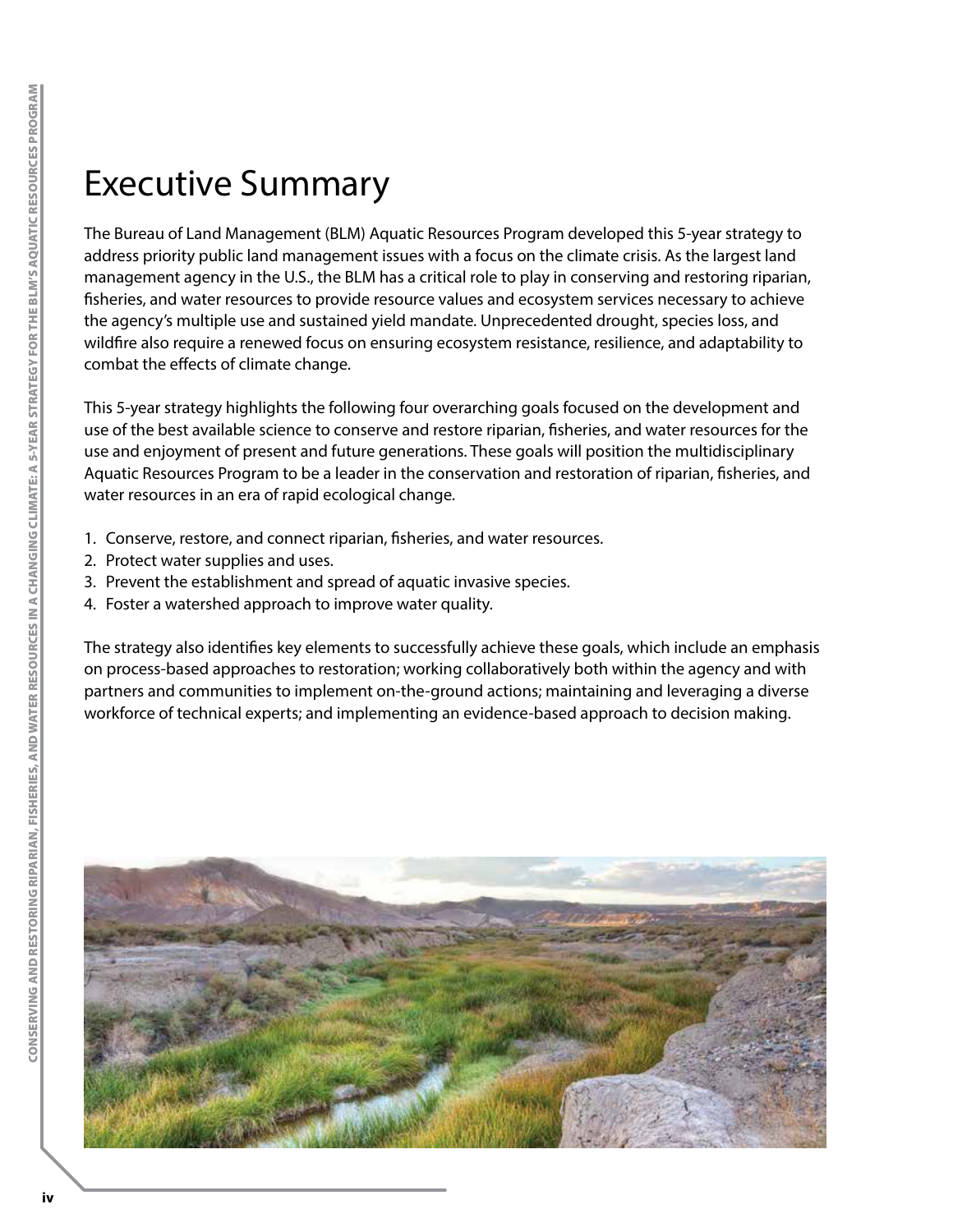# BLM's Aquatic Resources Program

The Aquatic Resources Program conserves and restores riparian, fisheries, and water resources. Riparian and wetland areas, lakes, streams, and aquifers on public lands managed by the Bureau of Land Management (BLM) are among the most important, productive, and diverse resources in the Nation. They provide habitat for myriad species of plants, fish, and wildlife; provide ecosystem services such as drinking water, pollination, and nutrient cycling; attenuate effects of wildfires, floods, and drought; and are key to the vitality of local economies and communities. Of increasing interest is the ability of riparian and wetland areas such as fens, riparian wetlands, prairie

wetlands, and peatlands to sequester carbon and combat climate change. These resources also support permitted activities on public lands such as livestock grazing, energy and mineral development, timber production, and recreation. Healthy riparian areas, fisheries, and watersheds are essential to achieving the agency's multiple use and sustained yield mandate as directed by the Federal Land Policy and Management Act (FLPMA)<sup>1</sup> and ensure the agency complies with the Clean Water Act, Endangered Species Act, Wild and Scenic Rivers Act, and National Environmental Policy Act (NEPA).



### **BLM-Managed Public Lands Include:**

<sup>1</sup> The Aquatic Resources Program implements FLPMA by conducting periodic and systematic resource inventories (Section 102(a)(2)); protecting the quality of ecological, environmental, and water resources (Section 102(a)(8)); providing food and habitat for fish and wildlife (Section 102(a)(8)); supporting outdoor recreation and human use (Section 102(a)(8)); and ensuring compliance with applicable pollution control laws including water pollution standards (Section 202(c)(8)).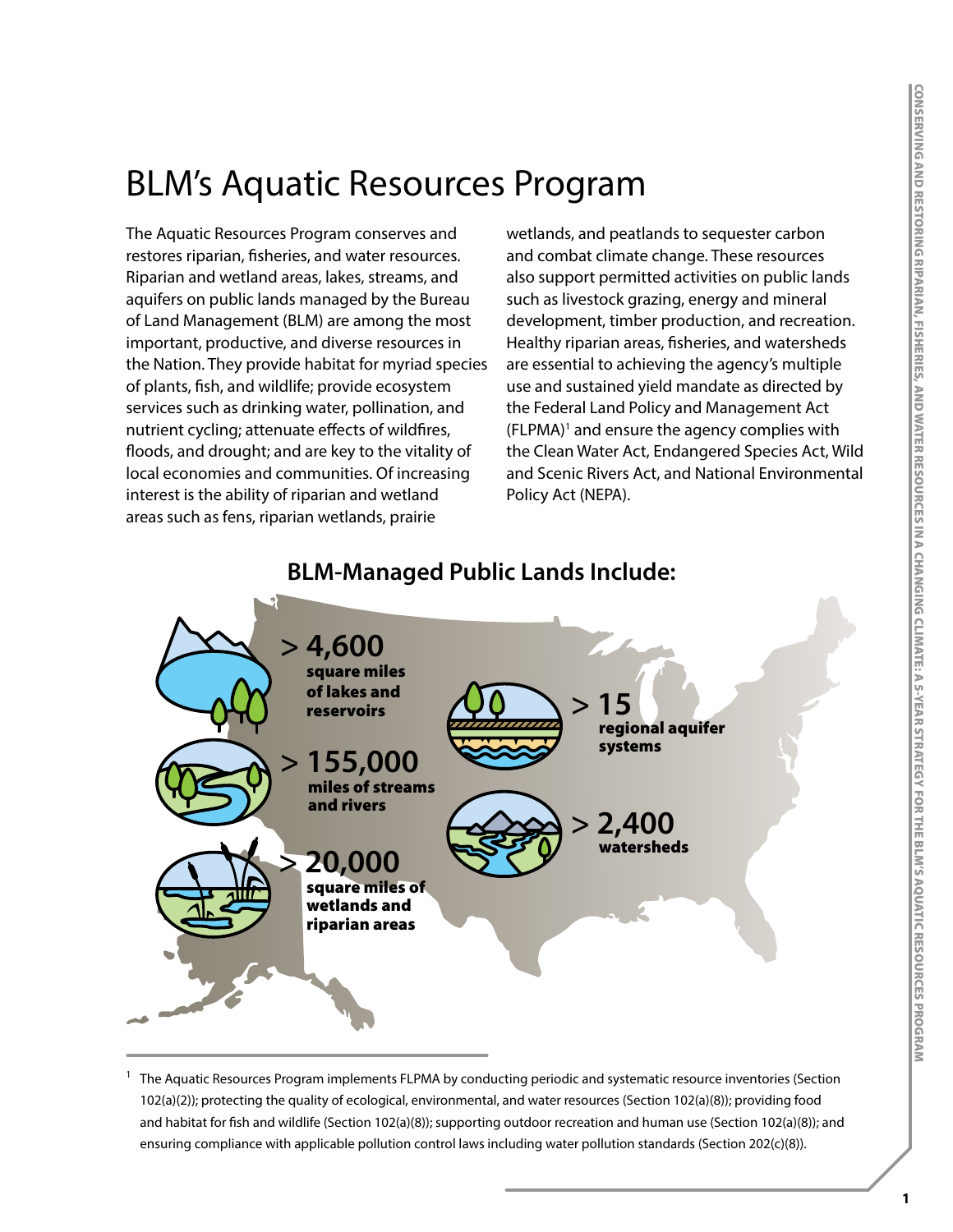To successfully implement this program in an era of rapid ecological change, the Aquatic Resources Program's core functions are:

- **Decision Support:** Inventory, assess, and monitor riparian, fisheries, and water resources to inform our understanding of condition and trend, guide the BLM's management activities, and assess regulatory compliance.
- **Conservation:** Maintain and protect the chemical, physical, and biological integrity of the Nation's lands and waters.
- **Restoration:** Restore riparian, fisheries, and water resources affected by past and present land and water uses, aquatic invasive species, wildfire, drought, and floods; and increase their resistance, resilience, and adaptability to climate change.
- **Sustainability:** Identify the quantity and quality of water required to conserve and restore riparian and fisheries resources, and secure water rights and protections so sufficient water is physically and legally available for all public land management purposes.
- **Environmental Compliance:** Ensure full compliance with applicable federal law, Executive orders, regulations, and policy and with state laws where such compliance does not conflict with federal law mandates.
- **Collaboration:** Coordinate, cooperate, and consult with federal, state, tribal, and local governments and other programs, partners, and communities, to foster adaptive approaches to conservation and restoration and implement education and outreach programs.

### **Multidisciplinary Elements of the BLM's Aquatic Resources Program**

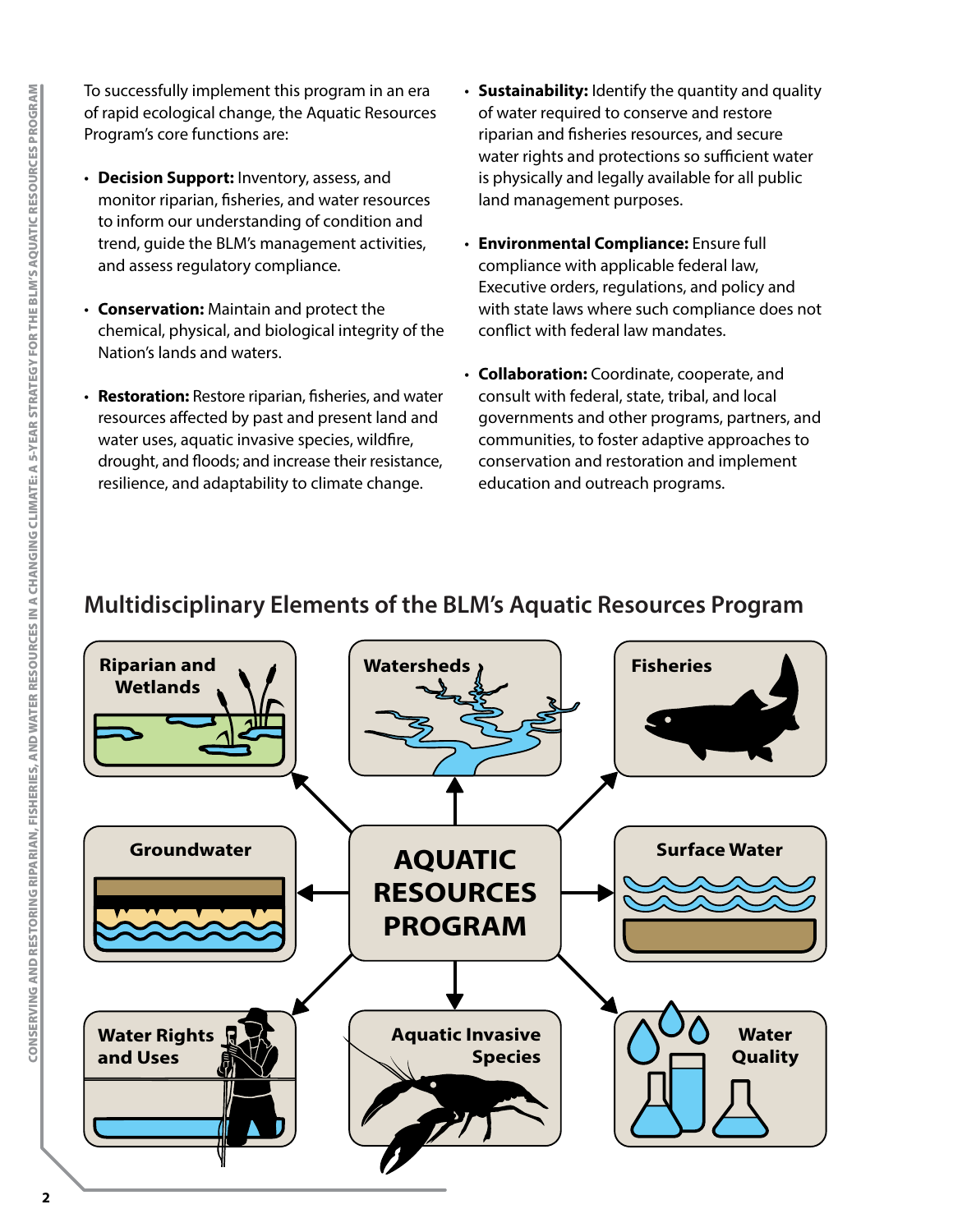# Management Challenges and Goals

Informed decision making is paramount given the challenges associated with ever-increasing diversity and intensity of public lands uses, competing societal values for public lands, and rapid ecological change. At risk are countless species, habitats, ecosystem services, and the social and economic well-being of western communities that depend on healthy, functioning riparian, fisheries, and water resources.

Freshwater habitats, resources, and species are declining at unprecedented rates.<sup>2</sup> Chief among the drivers are water development and climate change. Dams, diversions, and groundwater extraction disconnect and degrade riparian and fisheries habitat and deplete water supplies. Climate change affects all aspects of the hydrologic cycle. Hydrologic stress resulting from climate change alters the timing, frequency, duration, and magnitude of events such as drought, floods, and wildfire; alters the thermal regime of freshwater habitats; exacerbates resource use impacts; and threatens to undermine restoration actions. Drought and wildfire exacerbated by climate change have the potential to adversely impact multiple BLM programs by reducing the availability

of water and vegetation. Interacting with these threats are challenges related to invasive species, pollution, and current and past permitted and legacy uses on public lands.

This 5-year strategy focuses on four overarching goals that position the BLM's Aquatic Resources Program to be a leader in the conservation and restoration of riparian and fisheries resources and the protection of water supplies for the benefit of all Americans, including: (1) Conserve, restore, and connect riparian, fisheries, and water resources; (2) Protect water supplies and uses; (3) Prevent the establishment and spread of aquatic invasive species; and (4) Foster a watershed approach to improve water quality.

A set of metrics will be developed to track progress toward achieving the four main goals, the success of implemented actions, and the need for adjustments. Baseline values and benchmarks for defining success will be established in 2022 and adjusted to allocated funding levels. After the 5-year period, the plan will be assessed in light of changing conditions and needs.



Response of Dixie Creek in Nevada to changes in riparian grazing management

<sup>&</sup>lt;sup>2</sup> Source: IPBES. 2019. The Global Assessment Report on Biodiversity and Ecosystem Services. IPBES secretariat, Bonn, Germany.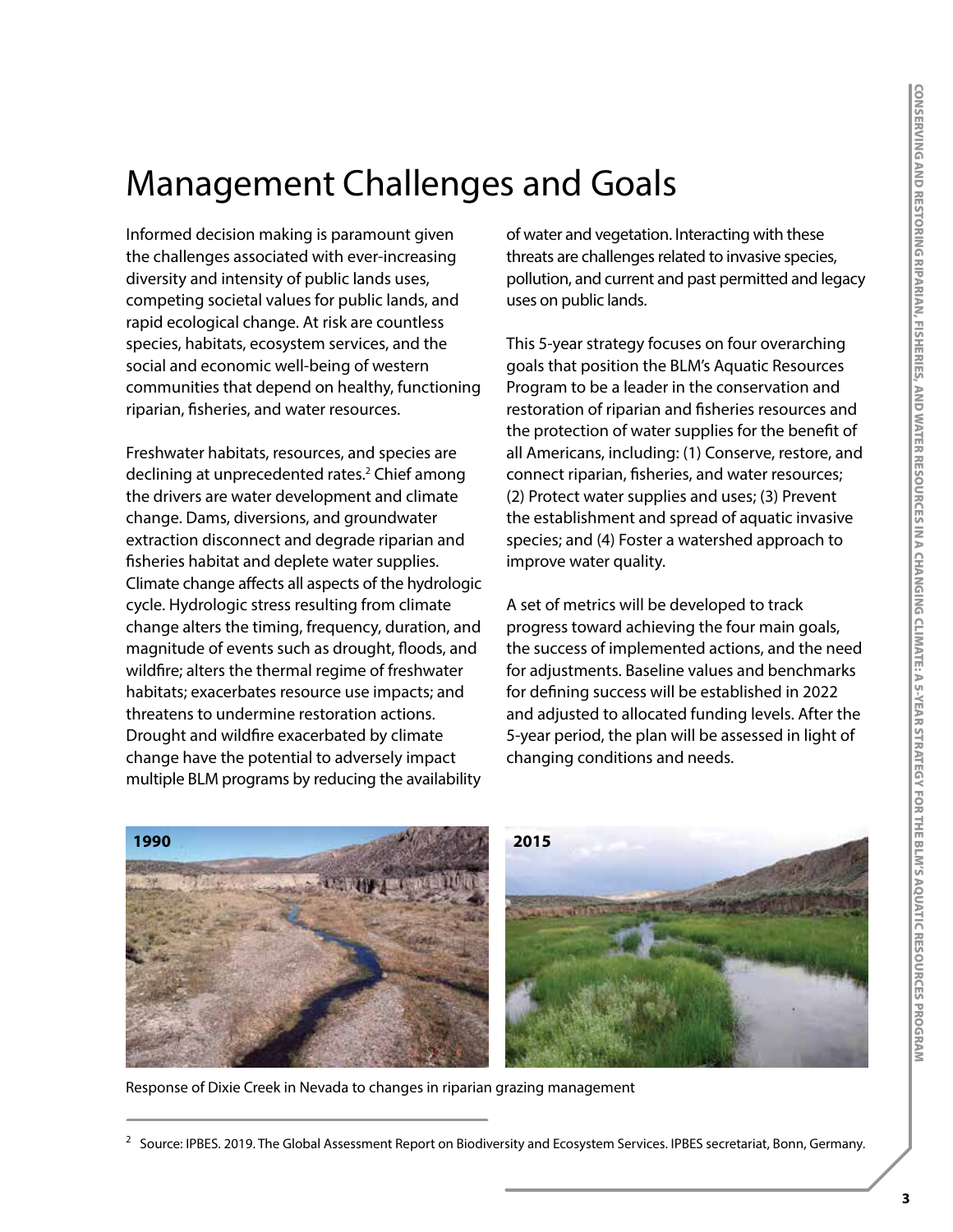## **Goal 1: Conserve, restore, and connect riparian, fisheries, and water resources.**

As the largest land management agency in the U.S., the BLM has a critical role to play in ensuring the health and sustainability of riparian, fisheries, and water resources and their resistance, resilience, and adaptability to combat climate change. The BLM must focus on policies and management efforts that conserve remaining high-quality lands and waters; restore degraded riparian, fisheries, and water resources; and ensure the connectivity of these systems. Specific objectives to achieve this goal include:

Hutton scholarship interns assisting with field work in Montana

### **Objective 1.1: Conserve remaining highquality lands and waters.**

- a. Ensure policies and procedures are in place to facilitate conservation and attainment of administration goals, such as conserving 30% of the Nation's lands and waters by 2030 in accordance with Executive Order 14008.
- b. Improve implementation of the land use planning process to identify and designate priority lands, waters, and habitats and areaspecific use restrictions.
- c. Work collaboratively with federal, state, tribal, and local governments and communities to identify, study, and make recommendations on potential additions to the National Wild and Scenic Rivers System.
- d. Work across BLM Directorates, BLM offices, and with partners to prioritize land and water right acquisitions using the Land and Water Conservation Fund and other authorities to restore and reconnect freshwater systems and to create a well-designed and connected system of conservation areas.
- e. Remove, minimize, or mitigate current threats and stressors to remaining high-quality riparian, fisheries, and water resources.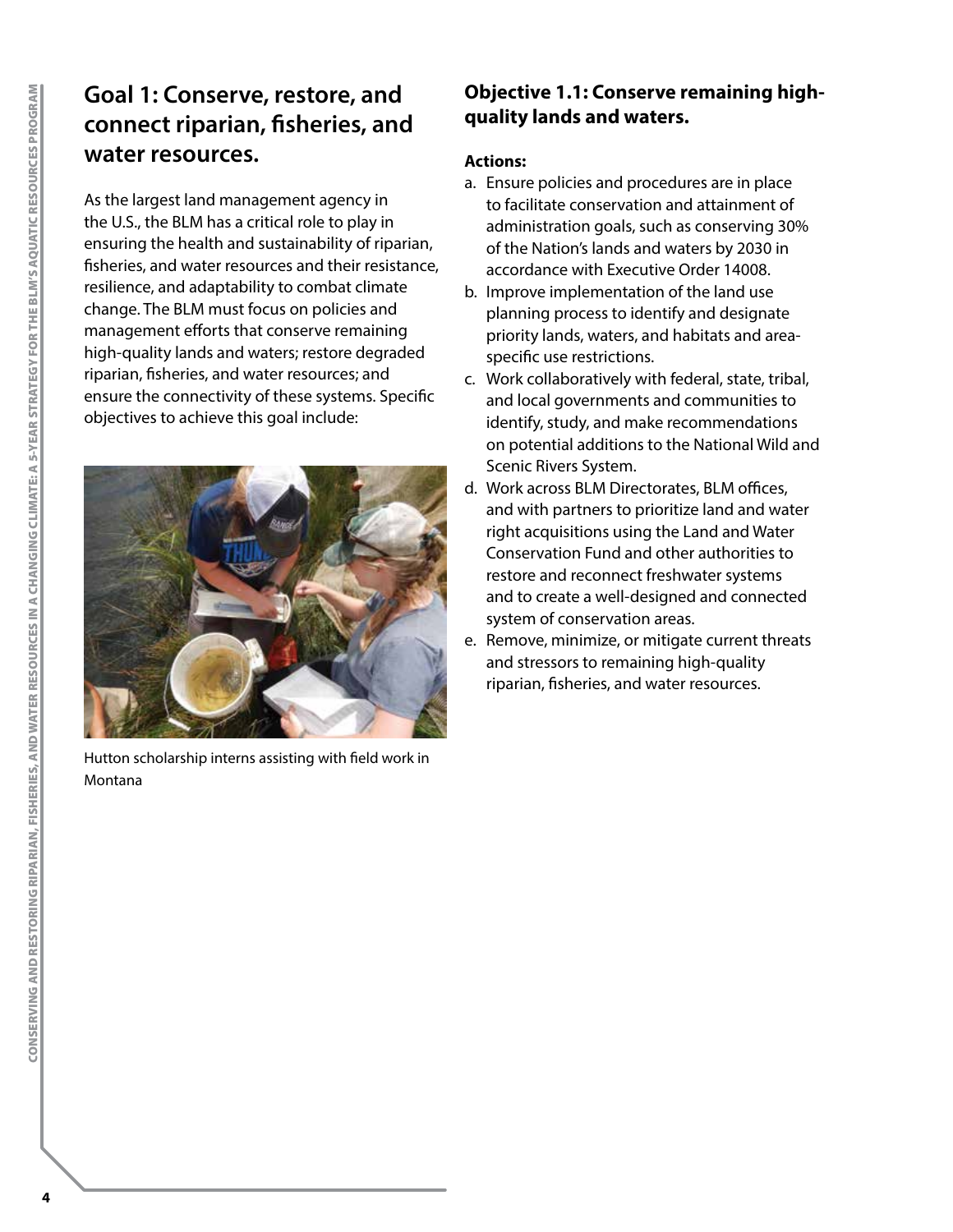#### **Objective 1.2: Restore degraded riparian, fisheries, and water resources.**

#### **Actions:**

- a. Restore processes required to improve the health and associated resistance, resilience, and adaptability of riparian, fisheries, and water resources, where applicable. Examples include restoring floodplain connectivity, habitat diversity, instream flows and thermal regimes, and the natural processes supporting surface water and groundwater retention.
- b. Streamline the administrative process for restoration projects by developing new categorical exclusions, programmatic environmental assessments, and improving coordination with permitting agencies.
- c. Develop and implement tools to prioritize watersheds and water bodies for restoration and to assess the efficacy of restoration activities.
- d. Recruit and employ the next generation of resource specialists to conduct restoration efforts.
- e. Create a BLM service team to assist field offices in the planning, design, and implementation of restoration projects.

#### **Objective 1.3: Connect riparian, fisheries, and water resources.**

- a. Reconnect tributaries within mainstem habitat by removing fish passage barriers and maintaining free-flowing and adequate thermal conditions throughout watersheds.
- b. Reconnect systems laterally by ensuring floodplains are connected and rivers are free to traverse valley floors to dissipate energy, recharge aquifers, and create complex habitats.
- c. Maintain groundwater levels and discharge to springs, riparian and wetland systems, streams, and other freshwater resources that provide habitat and ecosystem services.
- d. Implement these strategies in compliance with state water laws, in cooperation with federal, state, tribal, and local governments, and by using the BLM's land use planning and authorization authorities or developing new or supplemental polices where needed.





(Left) Low-tech stream restoration in Utah and (above) wetland restoration in California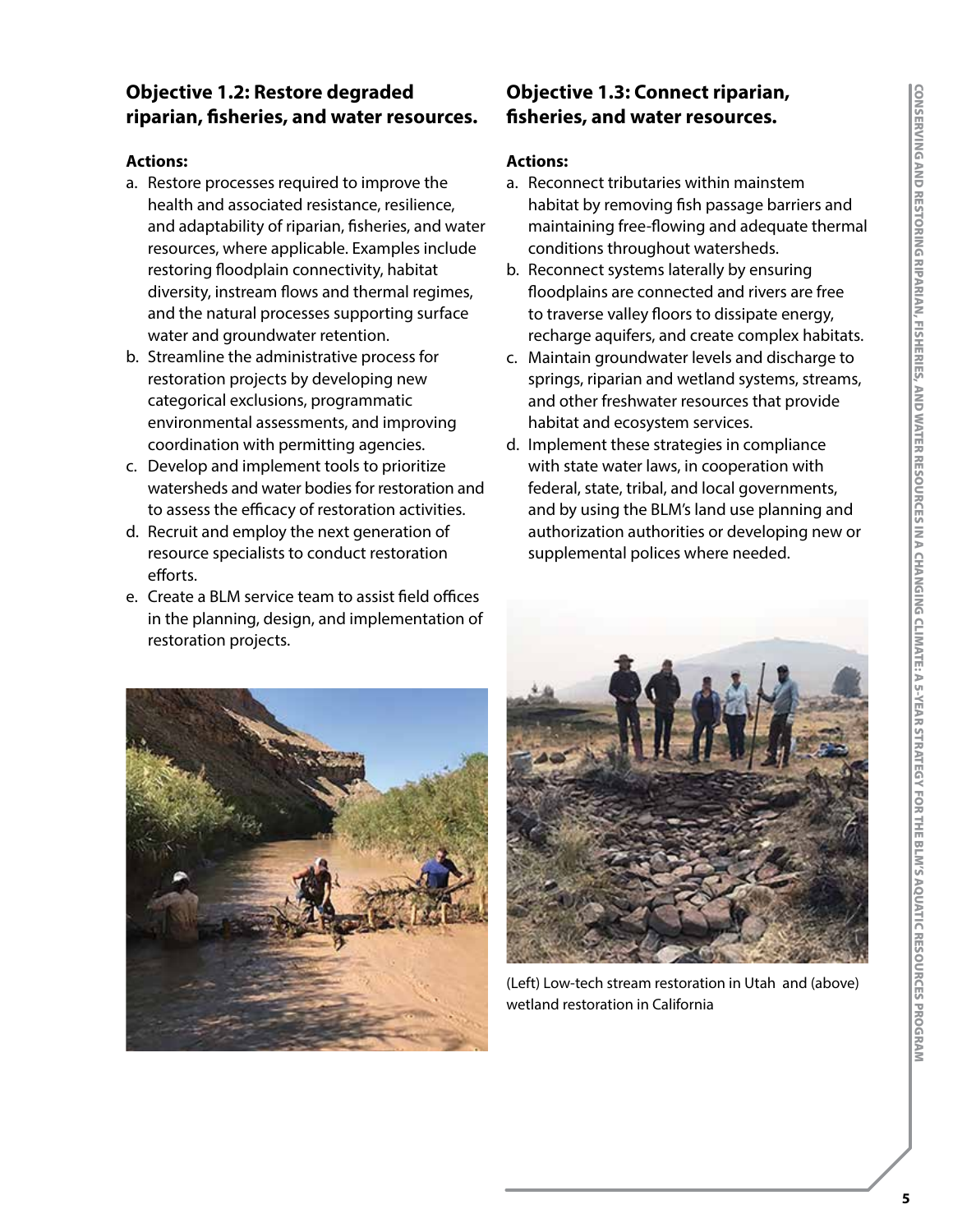## **Goal 2: Protect water supplies and uses.**

Water resource sustainability is the development and use of water supplies to meet present and future needs without causing unacceptable environmental or socioeconomic consequences. Ensuring water of sufficient quality and quantity is physically and legally available to sustain riparian and fisheries resources requires developing sustainability goals and engaging in federal and state procedures that guide water allocation and administration. Increasing proactive measures to protect instream and groundwater-dependent uses on BLM-managed lands is key to providing reliable water supplies, building long-term wildfire and drought resilience, and improving the ability of the BLM to conserve the economic and resource values of public lands. To achieve this goal, the BLM will emphasize the following objectives:

#### **Objective 2.1: Ensure water availability to sustain healthy riparian and fisheries resources.**

#### **Actions:**

- a. Quantify ecological water requirements by identifying the rate, volume, timing, and quality of surface water and groundwater required to sustain healthy riparian and fisheries resources on public lands.
- b. Determine limits of acceptable ecological change given the specific values for which riparian and fisheries resources are managed (e.g., biodiversity, drought resilience, subsistence harvest, drinking water supply, grazing, recreation).
- c. Utilize the BLM's land use planning and authorization authorities, and develop new or supplemental policies where needed, to ensure water uses on BLM-managed lands are sustainable.

d. Participate in state, tribal, and community efforts to identify shared sustainability goals and public trust resources to prevent unsustainable uses of surface water and groundwater supplies.

#### **Objective 2.2: Secure water rights and uses for public land management purposes.**

- a. Acquire federal reserved and state-based water rights in compliance with state law to ensure water is available for public land management purposes.
- b. Prioritize proactive measures for areas that are likely to be adjudicated, not fully appropriated, or facing emerging threats. Examples include inventorying public water reserves<sup>3</sup> and quantifying instream flows for designated wild and scenic rivers and freshwater systems in other components of National Conservation Lands for which federal reserved water rights have been established.
- c. Collaborate with state and tribal governmental agencies to prioritize the adjudication of federal reserved water rights.



Measuring groundwater levels in Nevada

<sup>&</sup>lt;sup>3</sup> Springs and waterholes that existed as of April 17, 1926, on vacant, unappropriated, unreserved public lands were reserved by Executive order (Public Water Reserve No. 107) for the primary purposes of stockwatering and human consumption.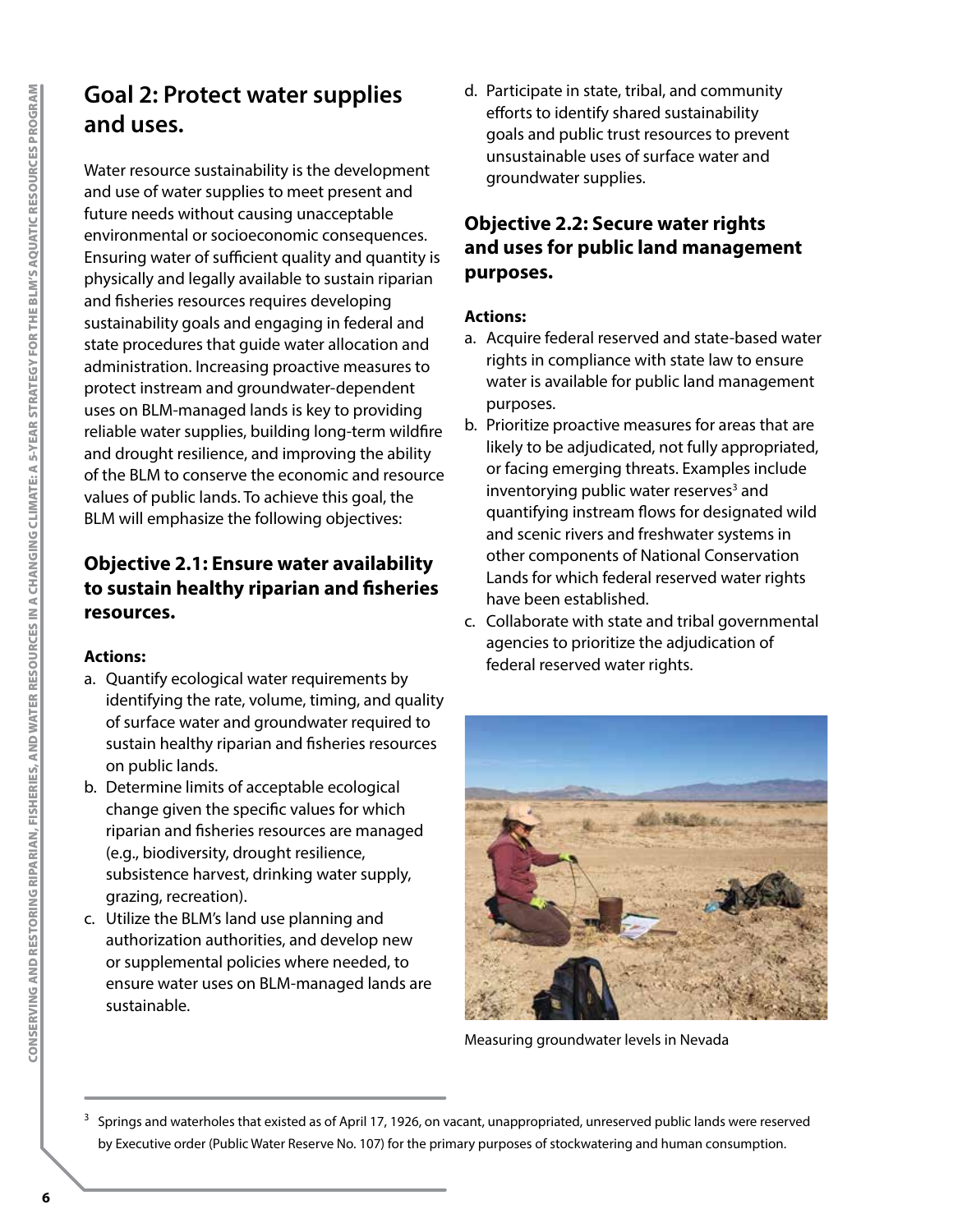### **Objective 2.3: Protect water rights and uses in compliance with state law.**

- a. Participate in state adjudications, federal negotiations to settle tribal water rights claims, and the negotiation of water right settlement agreements.
- b. Comply with federal and state water use reporting and water rights administration requirements to maintain the validity of BLMadministered water rights.
- c. Determine the extent to which existing and proposed diversions of surface water and groundwater affect the agency's water interests and work with legal counsel to protect those interests.



Measuring streamflow in Milk Creek in Colorado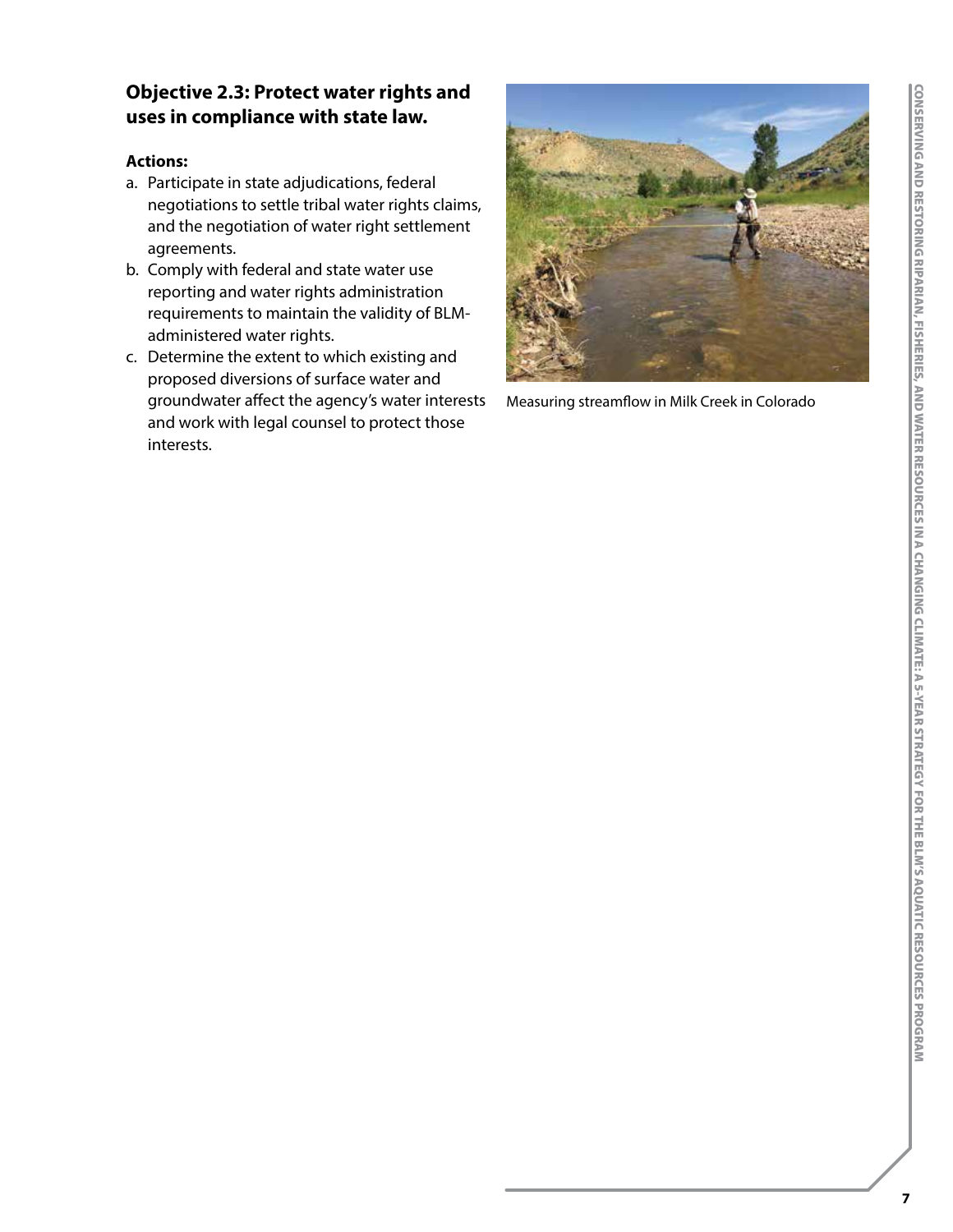# **Goal 3: Prevent the establishment and spread of aquatic invasive species.**

Preventing and controlling the spread of aquatic invasive species (AIS) is critical to conserving riparian and fisheries resources, protecting sensitive species and water supplies, and mitigating economic losses. In partnership with national, regional, and state efforts, the BLM will work to prevent and contain the spread of AIS through outreach, prevention, and control measures. Following the "U.S. Department of the Interior Invasive Species Strategic Plan," the BLM will pursue two main objectives:

#### **Objective 3.1: Work collaboratively to manage AIS.**

#### **Actions:**

- a. Ensure all AIS efforts are coordinated across federal, state, tribal, and local governments.
- b. Identify consistent and annual funding to support interagency AIS efforts, such as outreach and education, early detection and rapid response monitoring, interdiction, and containment.
- c. Use memoranda of understanding, cooperative agreements, and other instruments to strengthen collaboration with our partners to advance efficient management strategies.
- d. Work to improve invasive species data management for decision making across the Department of the Interior (e.g., AIS distribution, watercraft inspection tracking, efficacy of control efforts).

#### **Objective 3.2: Control the introduction and spread of AIS.**

- a. Support and utilize predictive modeling and other decision-support tools to identify highrisk species, pathways, and vulnerable systems.
- b. Educate public land users on invasive species prevention and control measures.
- c. Work collaboratively with BLM programs to prevent the spread of AIS from BLM actions or BLM-permitted actions.
- d. Develop and implement site-specific prevention, containment, and eradication strategies to reduce the invasion risk and spread of AIS.



Boat propeller covered with invasive zebra mussels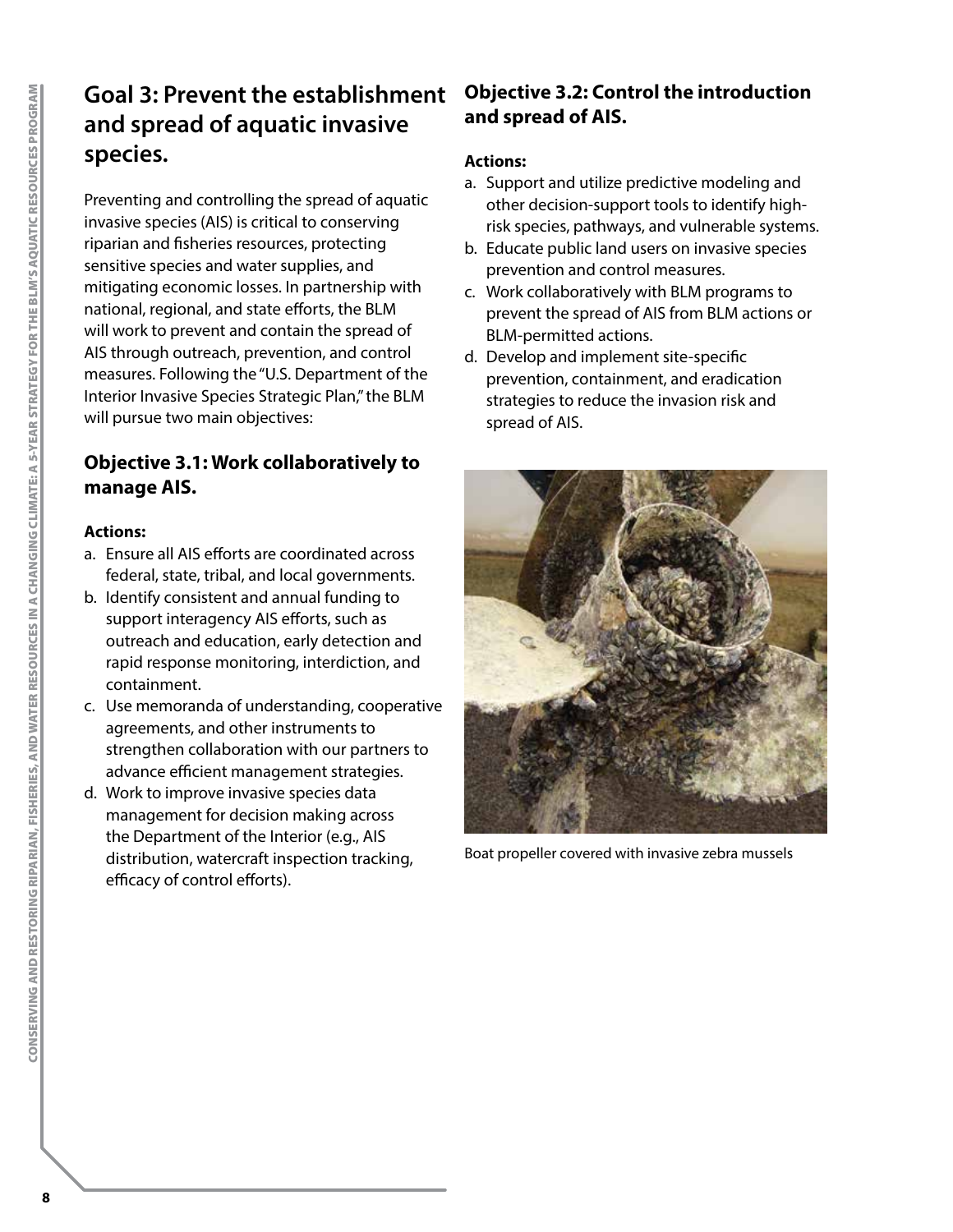## **Goal 4: Foster a watershed approach to improve water quality.**

Healthy watersheds provide clean, safe water and freshwater habitats. The Aquatic Resources Program estimates that 1 in 10 Americans in the West can tie their source of drinking water to BLMmanaged lands and recognizes that interactions with water resources supports the physical and emotional well-being of individuals and communities. The program applies a watershed approach to maintain or restore water quality in shared landscapes. This requires consideration of the full range of ecosystem processes and functions critical to providing clean, safe water during unprecedented drought, species loss, and wildfire. The following objectives place an increased emphasis on collaborating with other programs and partners that share responsibility for preventing water quality degradation:

#### **Objective 4.1: Enhance education and outreach.**

#### **Actions:**

- a. Develop new water quality monitoring and restoration partnerships with federal, state, tribal, and local governments; nongovernmental organizations; and frontline communities.
- b. Promote and continue to participate in programs such as the American Fisheries Society's Hutton Junior Fisheries Biology Program and the Civilian Climate Corps to provide summer internships and mentoring opportunities for underrepresented communities.
- c. Increase participation in programs such as Project Healing Waters Fly Fishing and the Wounded Warrior Project that seek to rehabilitate the physical and emotional well-being of disabled veterans and underrepresented communities.
- d. Promote BLM engagement in citizen science efforts to improve public understanding of freshwater resource conditions.

#### **Objective 4.2: Reduce releases of pollutants into public waters.**

- a. Ensure the BLM's land use plans and policies provide for compliance with applicable water pollution standards and incorporate provisions allowing for the suspension or revocation of a lease/grant/permit/authorization for noncompliance with water quality standards.
- b. Continue to implement programs such as the Colorado River Basin Salinity Control Program to control point and nonpoint sources of salt and sediment pollution on public lands to improve the usability of water for freshwater ecosystems, agriculture, and human consumption.
- c. Collaborate with BLM programs to identify wells, well sites, and other uses on public lands that pose a risk to water quality and drinking water supplies to ensure full compliance with applicable water pollution standards.
- d. Develop and implement tools to identify priority watersheds and river segments for water quality improvements and protections.
- e. Update or develop new memoranda of understanding/agreements with the Environmental Protection Agency and state and local agencies to protect water quality and drinking water supplies.



Measuring water quality in Alaska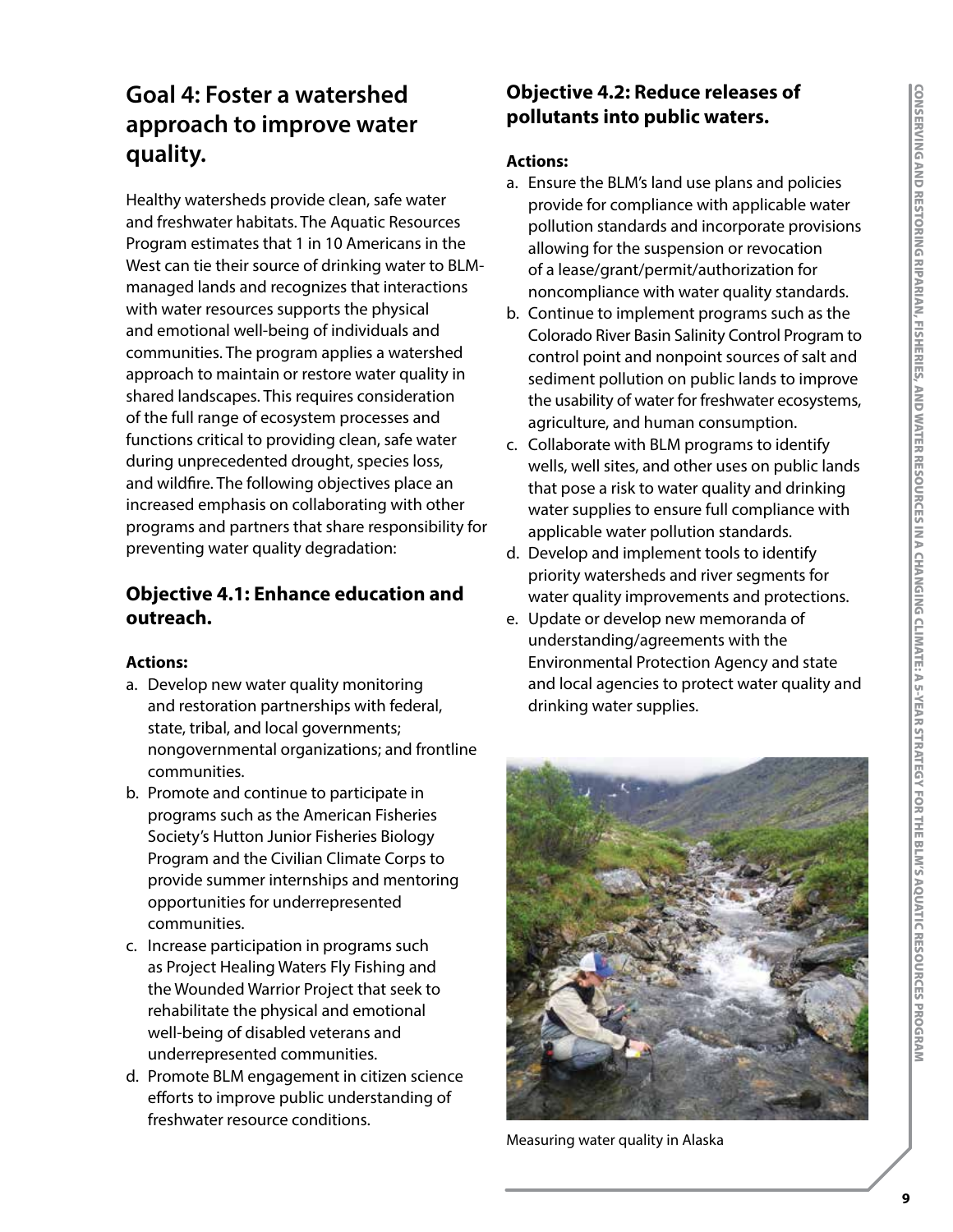# Keys to Program Success

Achievement of these four long-term goals requires the BLM to operationalize an integrated Aquatic Resources Program. While there are numerous keys to success, the Aquatic Resources Program highlights four that focus on increased use of process-based restoration, improved partnerships, enhanced human capital, and generating and using the best available science to inform management decisions.

### **Increase implementation of process-based approaches to restoration.**

A process-based approach to restoration promotes healthy riparian, fisheries, and water resources and their resistance, resilience, and adaptability to droughts, wildfire, and flooding and yields benefits for water supplies, habitats, species, and local economies. Process-based restoration seeks to reestablish normal rates and magnitudes of physical, chemical, and biological processes that create and sustain riparian, fisheries, and water resources.4 Example practices include reestablishing natural hydrologic or thermal regimes; promoting lateral, longitudinal, and vertical connectivity of riparian and fisheries resources; and managing uplands for natural rates of sediment erosion and transport. Where possible, such approaches are favored over actions that do not address root causes of degradation, that attempt to build habitat conditions that only benefit individual species, and/ or that unduly or irreversibly modify systems to support specific land uses. Moreover, process-based approaches are cost effective and efficient, allowing the BLM to implement restoration at scales that match the scope of degradation.



Resilience of riparian areas to wildfire in Colorado

<sup>4</sup> Source: Beechie, T.J., D.A. Sear, J.D. Olden, G.R. Pess, J.M. Buffington, H. Moir, P. Roni, and M.M. Pollock. 2010. Process-Based Principles for Restoring River Ecosystems. BioScience 60 (3): 209-222.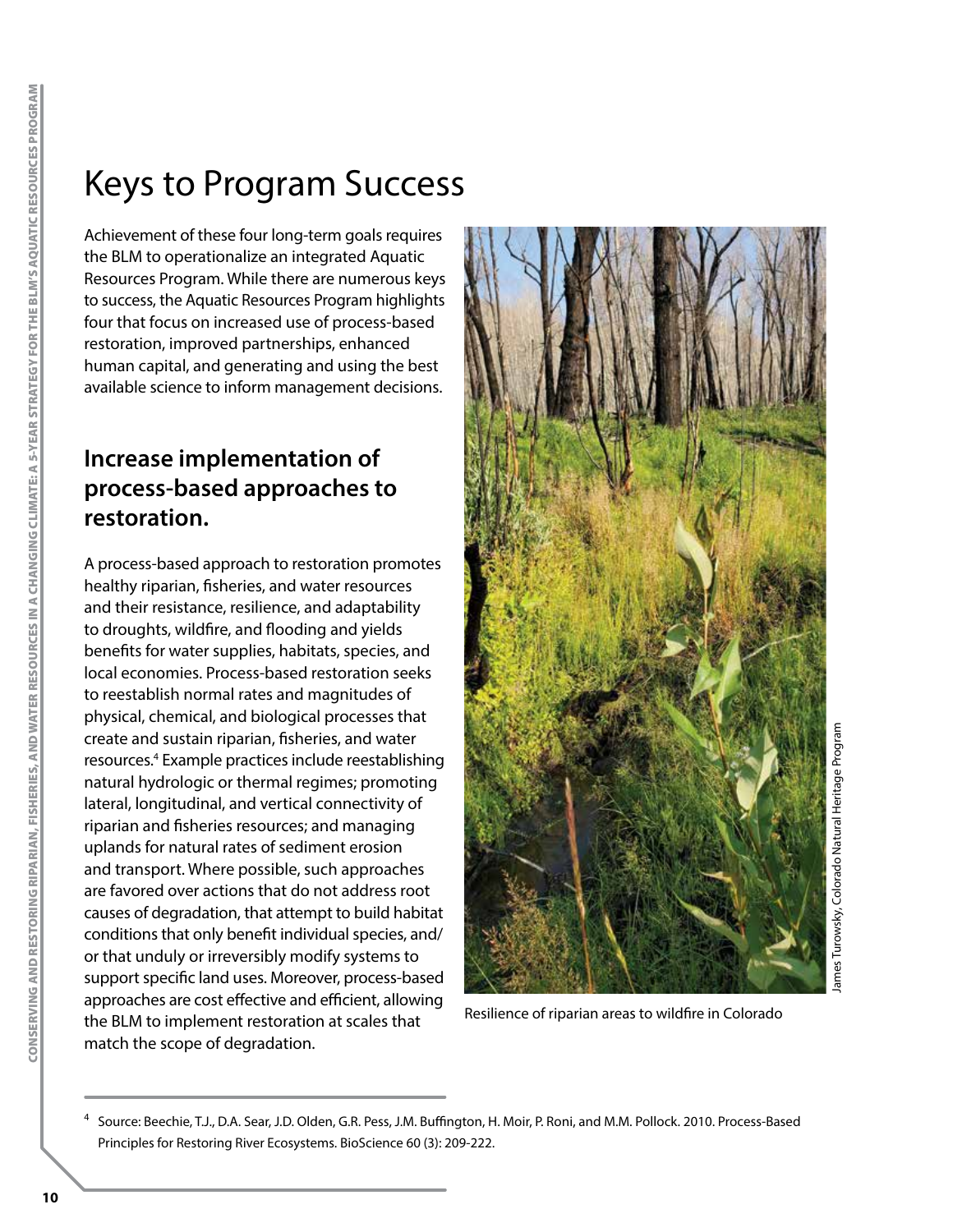### **Improve partnerships to further the science and management of public lands and waters and to implement on-the-ground actions.**

Successful implementation of conservation and process-based restoration projects requires partnerships in:

- **Education and outreach** to inform communities about the benefits of riparian, fisheries, and water resource conservation and restoration for drought resiliency, clean water supplies, the control of aquatic invasive species, and the recruitment of the next generation of resource managers.
- **Implementation** of conservation, restoration, and connectivity efforts beyond the BLM's footprint by bringing together diverse interest groups representing different perspectives.
- **Research** involving federal partners, tribes, universities, and other stakeholders, to ensure the best available science and data inform the decision-making process. Example focal areas include new species monitoring tools such as environmental DNA, planning and monitoring approaches for implementing and assessing the efficacy of processed-based restoration, mapping of flow permanence and hydrologic regimes, quantifying ecological water requirements, and responding to a changing climate.

# **Enhance and maintain the BLM's human capital and technical expertise.**

To successfully carry out the mission and core functions of the Aquatic Resources Program, the BLM requires significant breadth and depth of professional skills. For example, subject matter experts in fluvial geomorphology, aqueous geochemistry, hydrogeology, fish/aquatic ecology, riparian and wetland ecology, water rights, and limnology are needed to accomplish the core functions of this program. The BLM should employ a diverse array of technical specialists, strive for functional redundancy in such skills, and invest in continuing education under this program to successfully meet mission requirements. This includes continuing to develop water rights training and new curricula with the National Training Center, providing resources for staff to participate in or assist with trainings, exploring shared services approaches to hiring scarce skill positions among states, and cultivating a diverse applicant pool. The program must also reestablish early career positions and career ladders to ensure long-term program development and momentum.

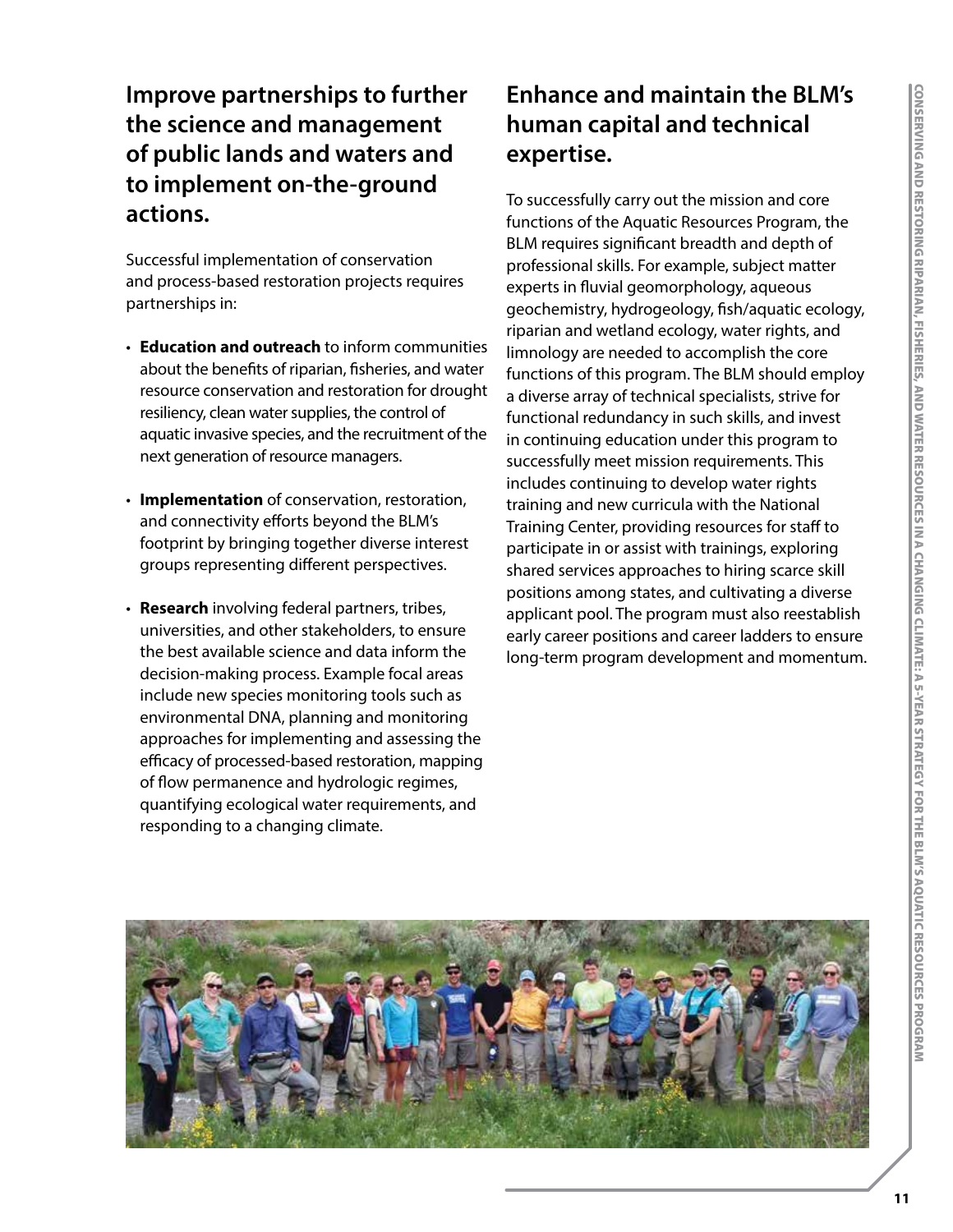# **Increase utilization of the best available science and data to inform decision making.**

The Aquatic Resources Program's efforts to support the BLM's decision-making process must be evidence-based and informed by the best available science. The program must work across directorates to integrate science into the BLM's decision-making processes. A cornerstone of the Aquatic Resources Program and the BLM's decision making is inventory, assessment, and monitoring information. These data are required by FLPMA to characterize what resources exist, where they are located, what condition they are in, how they are used by people and wildlife, and how they are changing over time in response to natural and anthropogenic drivers. Furthermore, such information is needed to inform actions required to conserve or restore riparian, fisheries, and water resources. The BLM should further implement the Assessment, Inventory, and Monitoring (AIM) Program. This includes multiscale applications from national-scale reporting, field data to improve remotely sensed products, and local-scale applications that integrate AIM with other assessment and monitoring tools such as Multiple Indicator Monitoring and assessments of riverscape health. These data, and all other information sources, must be current and of known quality, stored in enterprise data systems, and readily available to the BLM's decision makers. All information used to inform decisions shall be robust, repeatable, transparent, and adhere to the Department of the Interior's scientific integrity standards.



Training staff to implement riparian and wetland Assessment, Inventory, and Monitoring protocols in Wyoming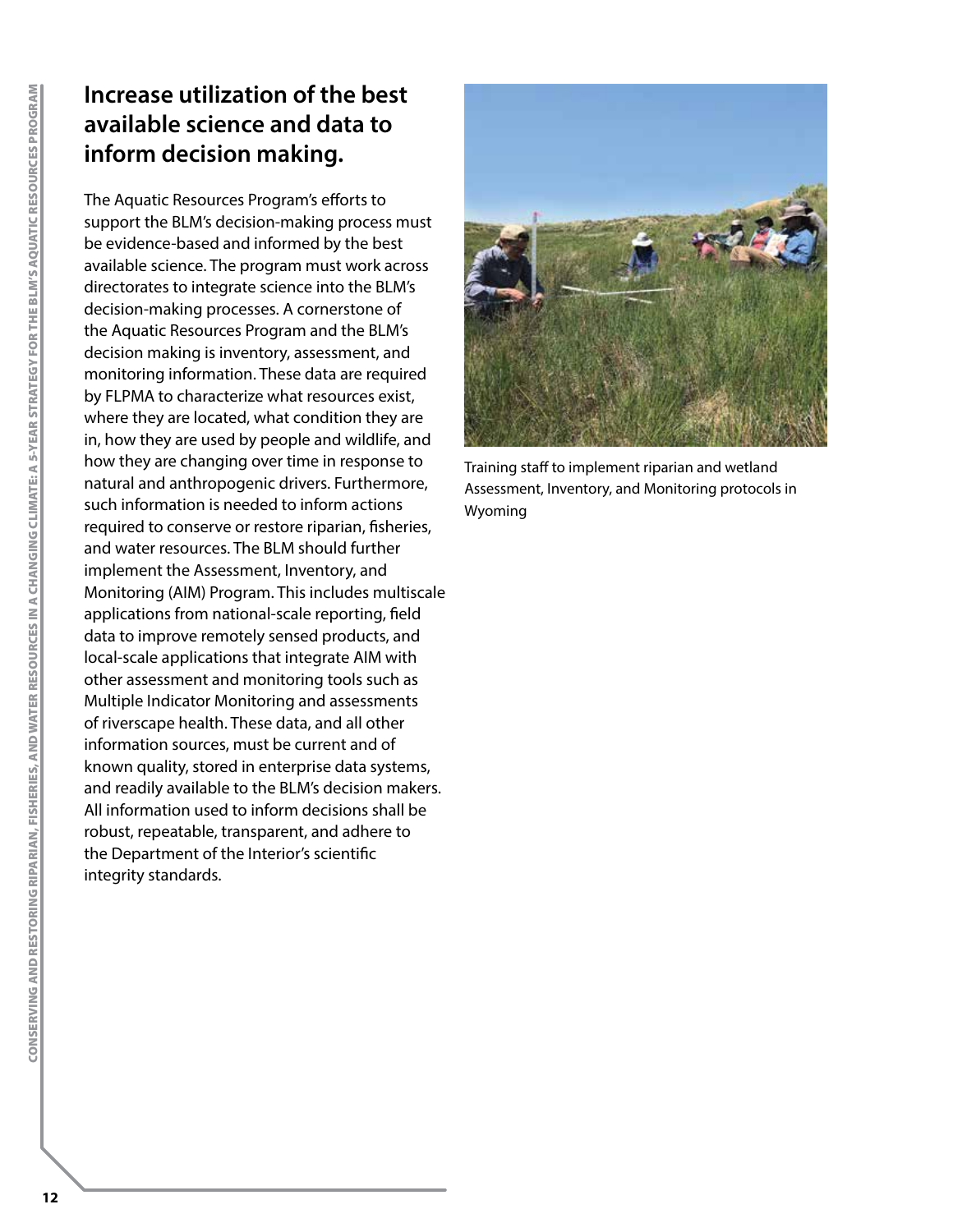# Conclusion

Implementation of the Aquatic Resource Program's 5-year strategy will create an interdisciplinary BLM program that is a leader in the conservation and restoration of riparian, fisheries, and water resources for the benefit of all Americans. It will ensure that healthy, sustainable riparian, fisheries, and water resources are available to combat climate change and achieve the BLM's multiple

use and sustained yield mandate. Attaining these goals during a time of rapid ecological change and increasing demands for public lands will require collaboration with federal, state, tribal, and local governments and other programs, partners, and communities, to foster flexible and adaptive approaches to conservation and restoration.